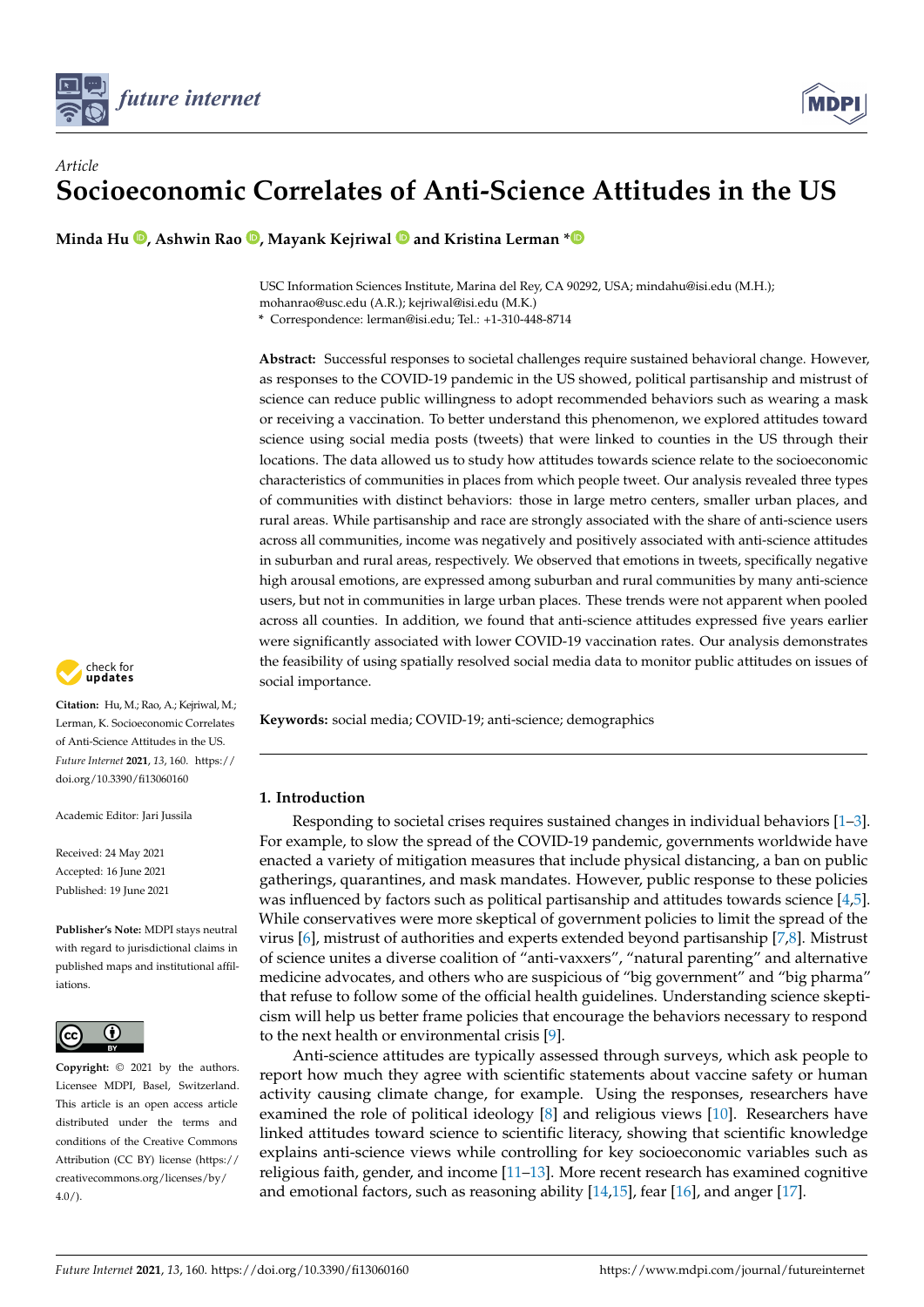In this paper, we present a framework for measuring anti-science attitudes that are expressed through messages posted on social media. This approach can complement existing methods [\[18–](#page-12-15)[20\]](#page-13-0) by enabling us to study attitudes at the population scale with high spatial and temporal granularity, as well as measure their evolution over time. We illustrate this through the framework of studying the social and cognitive factors of the communities where users live that explain the prevalence of anti-science attitudes.

Researchers have previously used social media data to characterize the political ideology of users. Conover et al. [\[21\]](#page-13-1) introduced a text-based approach, using sets of political terms to measure partisanship. In contrast, Barbera [\[22\]](#page-13-2) applied a latent space model to the follower graph, while Badawy et al. [\[23\]](#page-13-3) used label propagation on the retweet graph to infer the political leanings of social media users. More recently, researchers leveraged a set of curated news and information sources to label the political orientation of users based on the partisanship of the information sources they share [\[24](#page-13-4)[,25\]](#page-13-5). Others have operationalized users' vulnerability to fake news and misinformation based on their attention to low-quality information sources [\[26–](#page-13-6)[28\]](#page-13-7).

We adopted a similar approach to characterize science skepticism, using the number of links to curated pro-science and anti-science information sources users share on social media as a measure of their attention to anti-science content. Specifically, we used a random 10% sample of all messages (tweets) publicly shared on Twitter in October 2016. We further restricted the tweets to those with location metadata and linked them to counties within the US. We trained machine learning classifiers to infer users' attitudes towards science based on the information sources they shared. In addition, we inferred emotions expressed in tweets and also linked data to political partisanship through county-level outcomes in the 2016 presidential election.

To explain variation in attitudes toward science, we studied their relationship to the socioeconomic characteristics of communities (counties) from which people tweeted. Although the share of social media users expressing anti-science attitudes was correlated with the population of the county, the education and income of its residents, and their political partisanship, these relationships were confounded by the correlations among the variables. To disentangle these effects, we performed robust statistical analysis to identify groups of counties with similar trends. Our analysis revealed three types of communities and how they differ in their skepticism of science: communities in large metropolitan regions, smaller metro (and suburban) areas, and rural regions. Anti-science attitudes were more prevalent in older, more affluent rural communities and younger metro regions. Across all types of communities, a larger share of Trump voters and non-White residents was associated with more anti-science attitudes. Additionally, we see that these attitudes were associated with lower emotional valence and high arousal, but only in small metro and rural areas, suggesting an important role that anger plays in the mistrust of science. We also found that anti-science attitudes partly explained differences in COVID-19 vaccination rates almost five years later. Our study suggests that pre-existing science skepticism may have provided fertile ground for the resistance to COVID-19 mitigation measures to take root in communities across US.

The contributions of this work are as follows:

- We described an approach to estimate anti-science views from the text of messages posted on social media, enabling the tracking of attitudes toward science at scale.
- We studied the geographical variation of anti-science attitudes and found differences across the US.
- We identified the latent structure of data using state-of-the-art machine learning methods to demonstrate the importance of stratifying data on latent groups to measure more robust trends. The structure of data suggests that cultural differences are defined by the urban–rural divide.
- We found that anti-science attitudes are associated with lower COVID-19 vaccination rates in urban communities.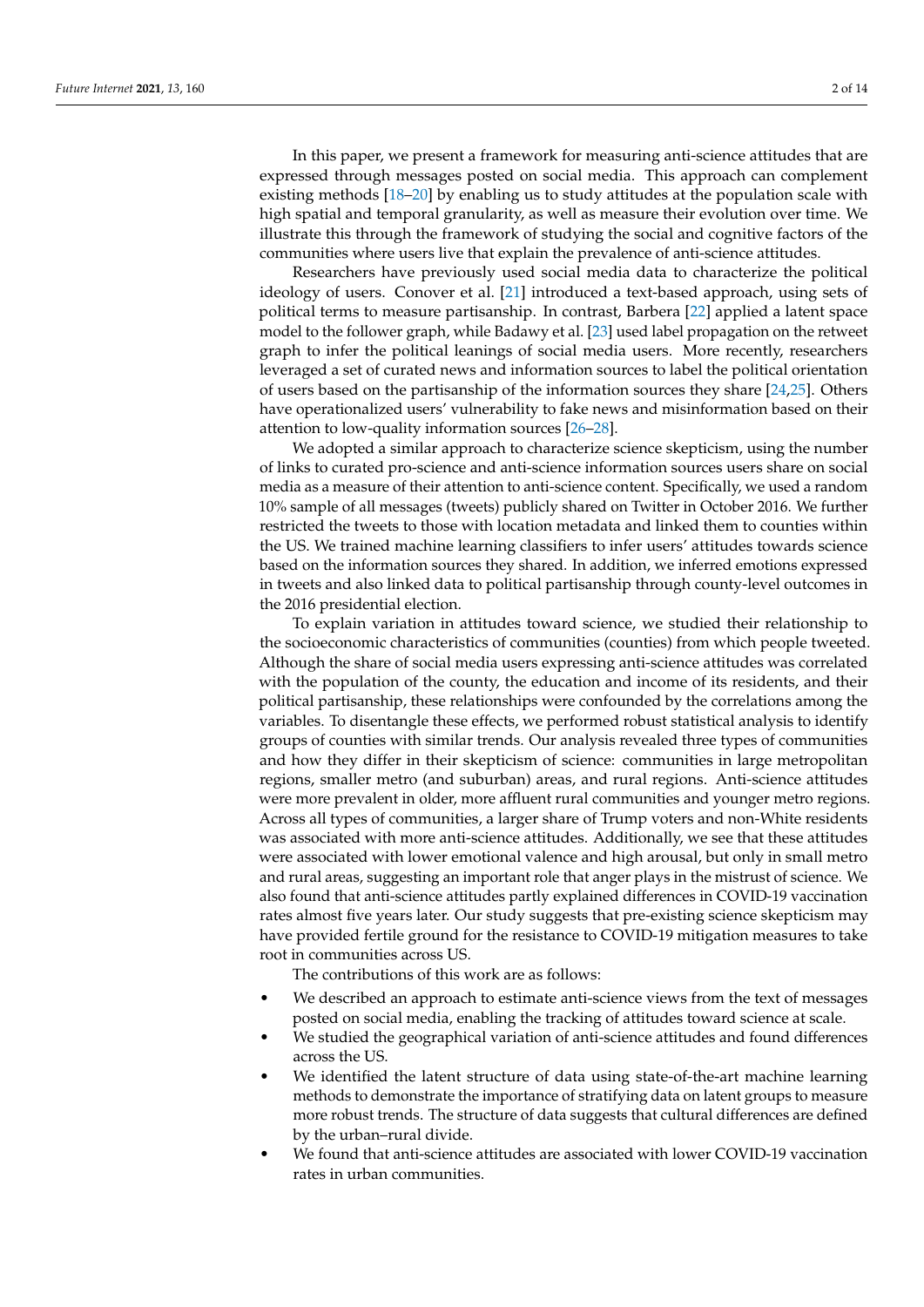• Our analysis revealed the importance of partisanship, race, and emotions such as anger in explaining anti-science attitudes. However, education is not found to have significant explanatory power and income is only mildly significant.

Given the global adoption and deep penetration of social media, especially in urban areas, this framework enables the population-wide monitoring of the expressions of attitudes at unprecedented spatial and temporal scales with high resolution. The framework can be extended to situations where surveys or interviews are not practical, but where online devices are present, which includes much of the developing world. In addition, this data-driven framework can provide guidance about where the confounders lie when conducting survey-based studies and design models that better reflect the hidden structure of data.

## **2. Materials and Methods**

# *2.1. Data*

We made use of the Twitter Decahose for the month of October 2016 which comprises a random 10% sample of public messages posted on Twitter. This dataset consists of 20,928,675 tweets in English, geotagged with locations around the globe. We leveraged Geopandas [\(https://github.com/geopandas/geopandas,](https://github.com/geopandas/geopandas) accessed on 16 June 2021) to identify a subsample of 5,391,638 tweets posted within the US and linked these tweets to US counties. Geopandas provides 11 digit census-tract GEOIDs from which we extracted the first 5 digits to identify the county from which the tweet was generated [\(https://www.](https://www.census.gov/programs-surveys/geography/guidance/geo-identifiers.html) [census.gov/programs-surveys/geography/guidance/geo-identifiers.html,](https://www.census.gov/programs-surveys/geography/guidance/geo-identifiers.html) accessed on 16 June 2021). We leveraged data from an American Community Survey [\(https://data.](https://data.census.gov/cedsci/) [census.gov/cedsci/,](https://data.census.gov/cedsci/) accessed on 16 June 2021) for socioeconomic analysis, focusing on the following variables:

- popu\_tot: total county population;
- income: average household income;
- hhsize: average household size;
- whites: share of households who identify as White;
- education: share of adult residents with a college degree or above;
- age: median age of county residents;
- pro\_trump: share of voters who voted for Trump in the 2016 presidential election.

We also collected voting data from the 2016 presidential elections to study the impact of politically conservative ideologies on socioeconomic factors and overall happiness. More specifically, we used the share of votes received by President Donald Trump in the federal election as a measure of Republican support in each county. These data are publicly available as a courtesy of the MIT Election Lab [\(https://dataverse.harvard.edu/dataset.](https://dataverse.harvard.edu/dataset.xhtml?persistentId=doi:10.7910/DVN/VOQCHQ) [xhtml?persistentId=doi:10.7910/DVN/VOQCHQ,](https://dataverse.harvard.edu/dataset.xhtml?persistentId=doi:10.7910/DVN/VOQCHQ) accessed on 16 June 2021).

To explore the relationship between anti-science attitudes that existed in 2016 and the COVID-19 pandemic, we used county-level COVID-19 vaccinations data provided by the Centers for Disease Control and Prevention [\(https://covid.cdc.gov/covid-data-tracker/](https://covid.cdc.gov/covid-data-tracker/#vaccinations) [#vaccinations,](https://covid.cdc.gov/covid-data-tracker/#vaccinations) accessed on 16 June 2021). Specifically, we collected the fraction of fully vaccinated adults (who received a second dose of a two-dose vaccine or one dose of a single-dose vaccine) in each county as of 6 June 2021.

#### *2.2. Measuring Anti-Science Attitudes*

Previous studies [\[24](#page-13-4)[,25\]](#page-13-5) inferred user attitudes from the ideological polarities of information sources to which they attend. Attention is indicated by links to pay-level domains (PLDs) embedded within the content they share with others on social media. We curated pro-science and anti-science PLDs from *Media Bias-Fact Check* [\(mediabiasfactcheck.](mediabiasfactcheck.com/) [com/,](mediabiasfactcheck.com/) accessed on 16 June 2021) with PLDs categorized under *pro-science* constituting the former, while those categorized as *conspiracy* and *questionable sources* making up the latter. Table [1](#page-3-0) provides examples of sources under this categorization.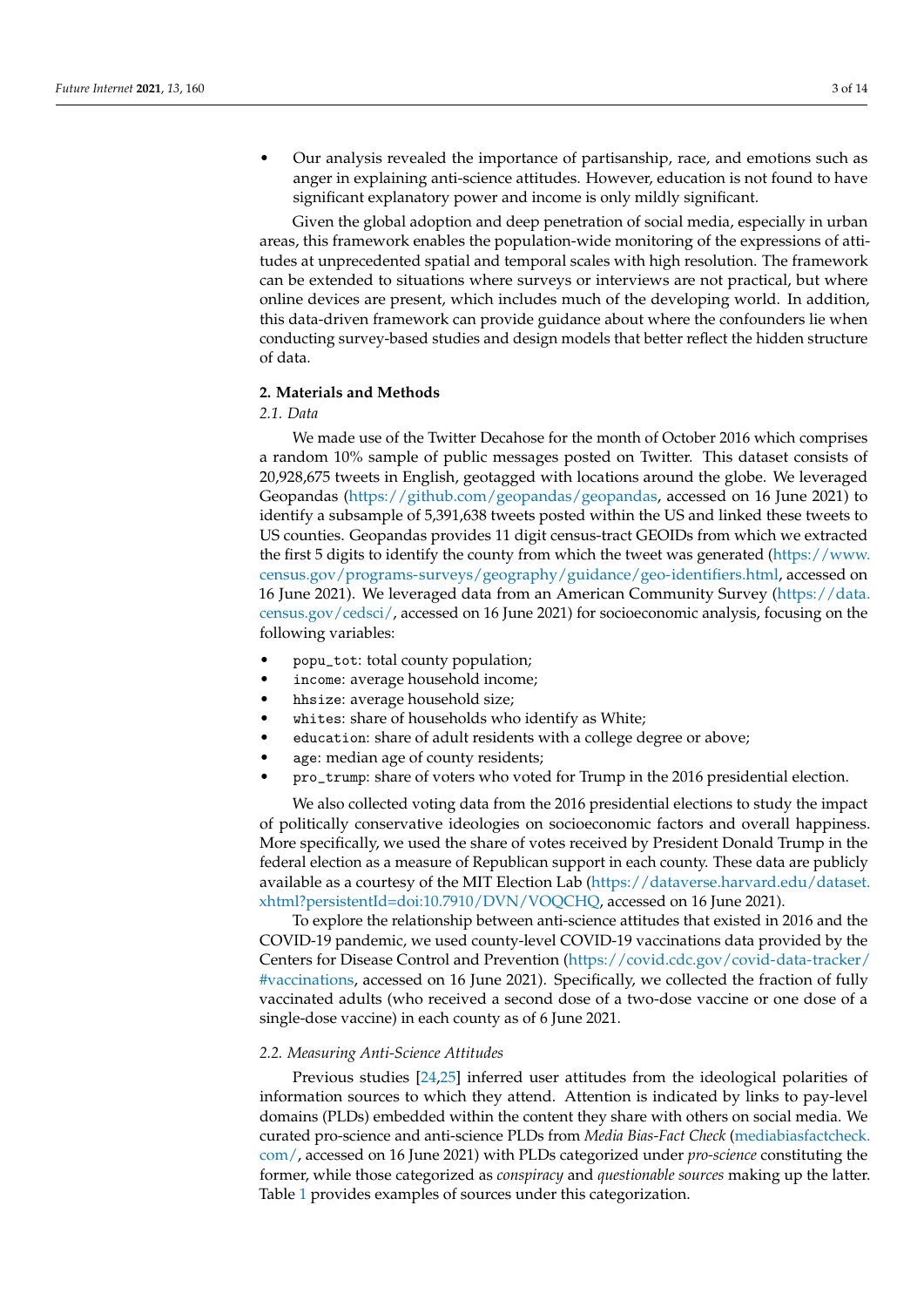| Polarization       | PLDs.                                                                                                                    |
|--------------------|--------------------------------------------------------------------------------------------------------------------------|
| Pro-Science $(+1)$ | cdc.gov, who.int, thelancet.com, mayoclinic.org, nature.com, newsci-<br>entist.com $\dots$ (100 + PLDs)                  |
|                    | Anti-Science $(-1)$ 911truth.org, althealth-works.com, natural<br>cures.com, shoebat.com, prison-planet.com (100 + PLDs) |

<span id="page-3-0"></span>**Table 1.** Curated information and news domains (PLDs) with their polarization. Examples of the pro-science and anti-sciences domains are shown in the table.

We quantified a user's attitudes toward science as the fraction of links belonging to each category among all anti-science and pro-science PLDs the user shares. Specifically, we extracted PLDs shared by users in the dataset and filtered for relevant PLDs present in the Media Bias-Fact Check list. For each user, we computed two domain scores *δi*,*Pro* and *δi*,*Anti*:

$$
\delta_{i,d} = \frac{\Sigma D_{i,d}}{|D_i|}; \ \forall d \in \{\text{Pro-Science, Anti-Science}\}\
$$
 (1)

where  $\delta_{i,Pro}$  and  $\delta_{i,Anti}$  are the pro-science and anti-science domain scores for *user<sub>i</sub>*.  $D_i$ represents the set of PLDs shared by *user<sup>i</sup>* . Using this procedure, we obtained domain scores for 87,260 users with  $|D_i|\geq 3$  in our training dataset.

Text representation techniques discussed in [\[29–](#page-13-8)[31\]](#page-13-9) helped us generate the dense and accurate representations of user content as compared to high-dimensional but sparse representations using TF-IDF weighted content vectors [\[21\]](#page-13-1). *Sent2Vec* [\(https://github.com/epfml/sent2](https://github.com/epfml/sent2vec) [vec,](https://github.com/epfml/sent2vec) accessed on 16 June 2021) provided an easy-to-use Python package to employ pre-trained *fastText* models to generate embeddings for tweets in our dataset. Following the methodology described in [\[25\]](#page-13-5), we pre-processed tweets by removing hashtags, URLs, mentions, special characters, and stopwords using *Tweet-Prepocessor* [\(https://github.com/s/preprocessor,](https://github.com/s/preprocessor) accessed on 16 June 2021). Inferring the polarity of individual tweets can yield noisy results with some tweets that are not consistent with the sufficient and necessary content to decide polarity. Hence, we concatenated all tweets generated by a user to form documents for each user. Using the *sent2vec\_twitter\_unigrams* pre-trained model, we then generated 700 dimension vectors to represent these user documents.

We categorized users with  $\delta_{i,Pro} > 0.5$  as *pro-science* and ones with  $\delta_{i,Pro} \le 0.5$  as *negpro-science*. Similarly, we grouped users with *δi*,*Anti* > 0.5 as *anti-science* and the rest as ¬*anti-science*. Using the 87,260 users thus categorized as the ground truth, we trained two logistic regression classifiers—*LRPro* and *LRAnti*—to predict whether a user is *pro-science or not* or *anti-science or not*, respectively. Table [2](#page-4-0) shows that the classifier achieves ideal performance in 5-fold cross validation in both micro and macro average performance. From the trained logistic regression classifiers, *LRPro* and *LRAnti*, we obtained normalized scores  $\delta_{i,Pro}$  and  $\delta_{i,Anti}$ , respectively. In order to integrate the information provided by both  $LR_{Pro}$  and  $LR_{Anti}$ , we proposed the anti-science propensity score  $\hat{\rho}_{i,Anti}$  to quantify anti-science attitudes:

$$
\hat{\rho}_{i,Anti} = \hat{\delta}_{i,Anti} - \hat{\delta}_{i,Pro}.
$$
\n(2)

 $\hat{\rho}_{i,Anti} \in [-1, +1]$  describes the extent of agreement between  $LR_{Pro}$  and  $LR_{Anti}$  and facilitates the consideration of users who generate relevant pro or anti-science content. For instance, users with a highly positive *ρ*ˆ*i*,*Anti* are most likely to be anti-science, whereas ones with highly negative *ρ*ˆ*i*,*Anti* are indicative of pro-science attitudes. More specifically, users with *ρ*ˆ*i*,*Anti* > 0.5 are categorized as anti-science whereas, ones with *ρ*ˆ*i*,*Anti* < −0.5 are classified into the pro-science category. Users with *ρ*ˆ*i*,*Anti* scores in the range of [−0.5, 0.5] are those that have no clearly polarized attitudes towards science. We filtered out these users, leaving us with 399,701 users out of 1,130,445 in the US with well-defined attitudes towards science.

Upon identifying scores, we assigned users to the counties they tweeted from by using the county identifiers corresponding to their tweets. We then calculated the propensity for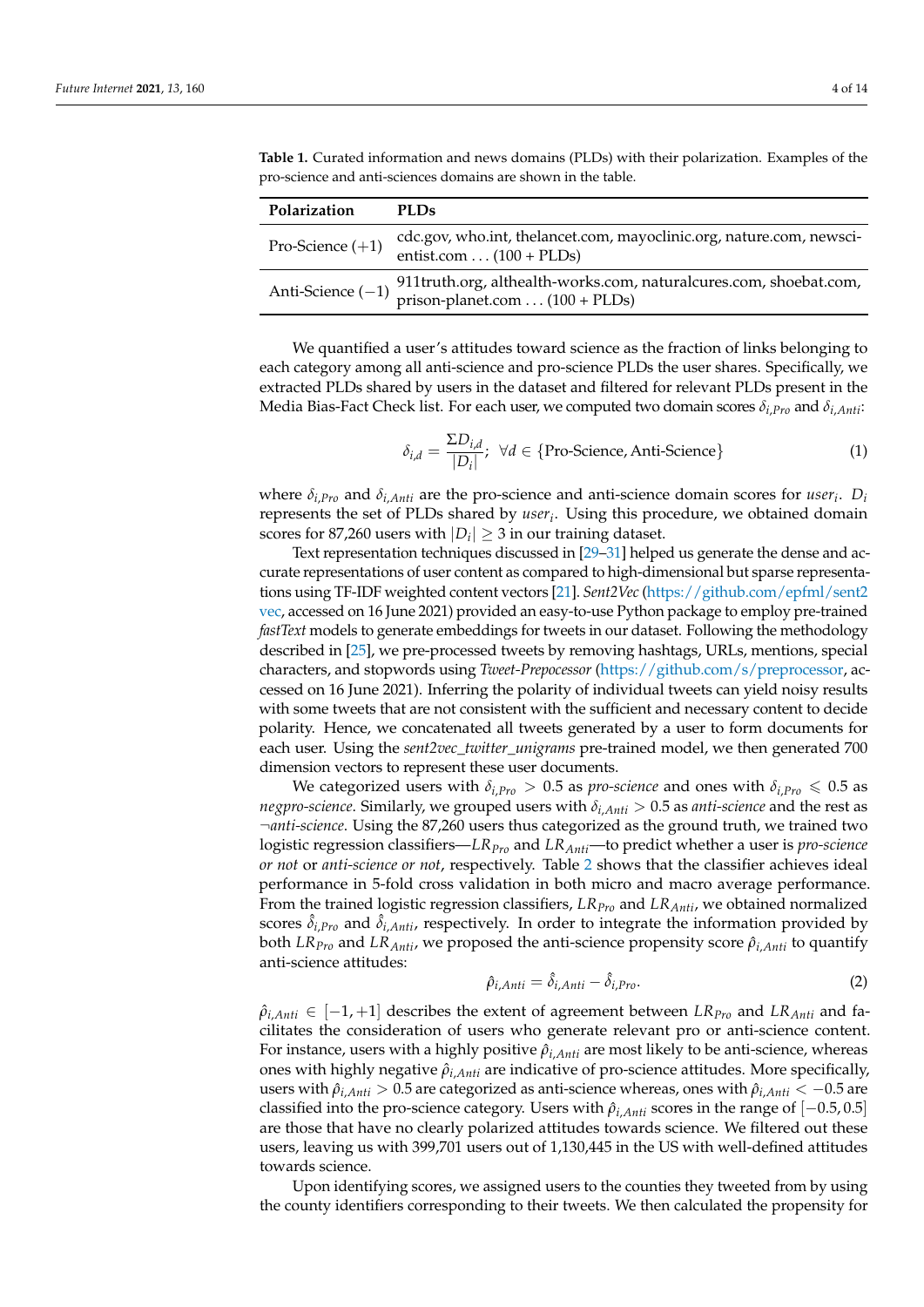a county *c* to be anti-science, denoted by *anti*\_*ratio*(*c*), as the fraction of anti-science users generating tweets from it:

$$
anti\_ratio(c) = \frac{N(c, Anti)}{N(c, Proj) + N(c, Anti)}
$$
\n(3)

where  $N(c, Anti)$  and  $N(c, Pro)$  represents the number of anti-science and pro-science users in the county  $c$ , respectively. A higher *anti*<sub>\_</sub>*ratio*( $c$ ) indicates that a higher fraction of the county's Twitter users are anti-science. Using this method, we were able to compute *anti*\_*ratio*(*c*) for 784 counties.

<span id="page-4-0"></span>**Table 2.** Cross-validation results of pro-science and anti-science classifiers. Results are averaged five-fold.

| <b>Classifier</b> | <b>Precision</b> | Recall | Micro-F1 | Macro-F1 |
|-------------------|------------------|--------|----------|----------|
| Pro-Science       | 0.90             | 9.89   | 0.89     | 0.89     |
| Anti-Science      | 0.89             | 0.90   | 0.89     | 0.90     |

#### *2.3. Measuring Emotions*

Sentiment analysis aims to quantify subjective states expressed in text, such as opinions and emotions. Emotional expression can be measured in terms of valence and arousal, with the former quantifying the level of pleasure, or positive sentiment, expressed in text, and the latter, the level of activity induced by the emotions. We used the Warriner, Kuperman, and Brysbaert (WKB) lexicon [\[32\]](#page-13-10) to measure emotion expressed in text. The WKB lexicon includes scores along these dimensions for almost 14,000 English words. To quantify the valence and arousal expressed in a tweet, we lemmatized its content and applied the lexicon to compute the mean values of the emotional dimensions.

## *2.4. Identifying the Latent Components*

Mixed-effects (or multi-level) models are a class of regression models that account for the non-independence of observations [\[33\]](#page-13-11). These models assume that similar observations come from similar individuals belonging to the same class, usually specified by a categorical variable [\[34\]](#page-13-12). For continuous variables, the data can be disaggregated by binning variables and splitting data into bins, with each bin becoming a class [\[35\]](#page-13-13). Recent work has extended these methods to discover latent groups for disaggregating data that depend on multiple variables. Controlling for these latent groups improves the utility of linear models. Methods like cluster-wise linear regression [\[36–](#page-13-14)[38\]](#page-13-15) split data into groups using unsupervised methods, like k-means, and then fit linear models within each cluster. However, such methods can be slow on large data. Other methods combine Gaussian mixture models and regression to model the latent structure of the data [\[39,](#page-13-16)[40\]](#page-13-17). This approach was recently extended to use weighted regression that is less sensitive to outliers. The method, called disaggregation via Gaussian regression (DoGR) [\[41\]](#page-13-18), jointly partitions the data into *K* fuzzy clusters in the disaggregation step and models the trends within them in the regression step [\(https://github.com/ninoch/DoGR,](https://github.com/ninoch/DoGR) accessed on 16 June 2021). The method describes data as a mixture model with *k* components, where each component represents a latent class (group). Each datum point has some probability to belong to any component. The method uses expectation maximization (EM) to jointly estimate the parameters of the mixture model, membership parameters for individual data points, and regression coefficients for each component, weighing the contribution of data by their membership parameters. The joint learning of components and their regression coefficients ensures the homoscedasticity and exogeneity assumptions of OLS regression per component and enables discovering latent classes that better explain the structure of data.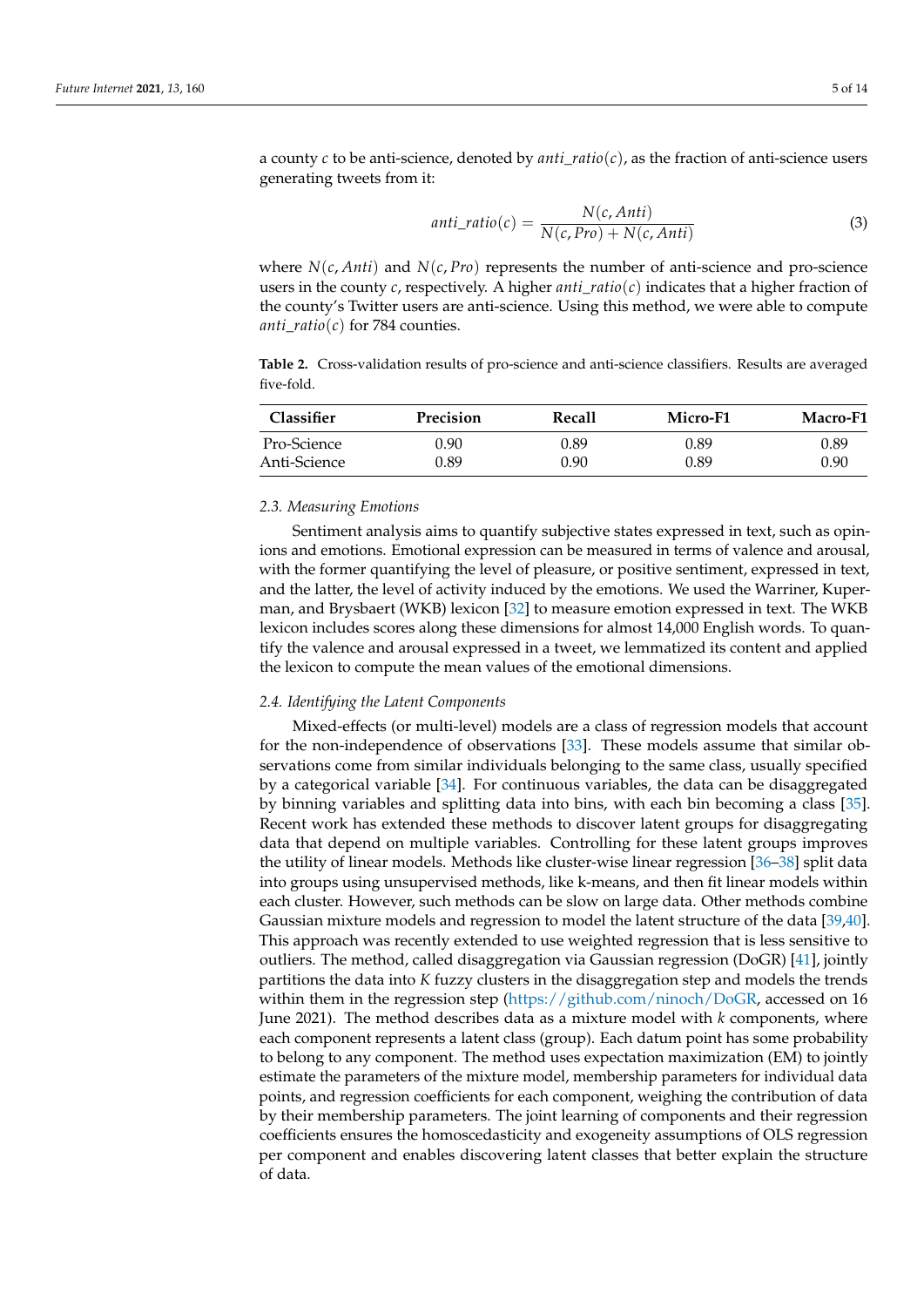# **3. Results**

# *3.1. Geography of Anti-Science Attitudes*

Figure [1](#page-5-0) shows the geographic distribution of anti-science attitudes, specifically the share of Twitter users from each state posting links to anti-science domains. The map shows large heterogeneity, with southern states having a larger share of anti-science users compared to northeastern or western states. Texas, Louisiana, West Virginia, Alabama, and Arizona are the states with most anti-science users.

<span id="page-5-0"></span>

**Figure 1.** Anti-science ratio per state. The anti-science ratio measures the share of anti-science users among all Twitter users from a county who are posting anti-science or pro-science content. States aggregate statistics of their constituent counties.

## *3.2. Correlates of Anti-Science Attitudes*

To better understand the geographic variation of anti-science attitudes, we conduct statistical analysisto measure the impact of various socioeconomic and emotional variables on anti-science views of people from different places. Figure [2](#page-6-0) shows correlations among these variables, presented as a heatmap. Each variable represents the mean of observations aggregated at a county level. The fraction of Twitter users within a county holding anti-science views is negatively correlated with that county's mean income  $(r = -0.244,$ *p* < 0.01) and education level (*r* = −0.297, *p* < 0.01), and it is positively correlated with the share of Trump vote in the 2016 presidential election ( $r = 0.308$ ,  $p < 0.01$ ). The anti-science fraction is also weakly correlated with household size  $(r = 0.136, p < 0.01)$ . Together, these results suggest that lower-income and less educated counties with larger families tend to have more prevalent anti-science attitudes.

With respect to the emotional dimension, the fraction of users with anti-science attitudes is negatively correlated with emotional valence  $(r = -0.159, p < 0.01)$  and strongly correlated with emotional arousal ( $r = 0.503$ ,  $p < 0.01$ ). The correlation with valence and arousal suggests that anti-science attitudes co-occur with messages expressing anger. Note that valence and arousal are not themselves significantly correlated, implying that social media posts on their own are not angry. Neither does anger appear to be a function of political ideology: Trump's vote share is not correlated with valence or arousal. Instead, strong emotional expression appears to be associated with anti-science attitudes.

The heatmap also shows that many of the socioeconomic variables are correlated with each other. The interdependence between the variables makes it challenging to quantify the impact of each on anti-science attitudes. As a step towards disentangling these dependencies, we performed multi-variate regression to estimate the extent to which each variable explains the anti-science share in the presence of other variables. For the regression's linearity assumption, we conduct the Ramsey reset test, and its outcome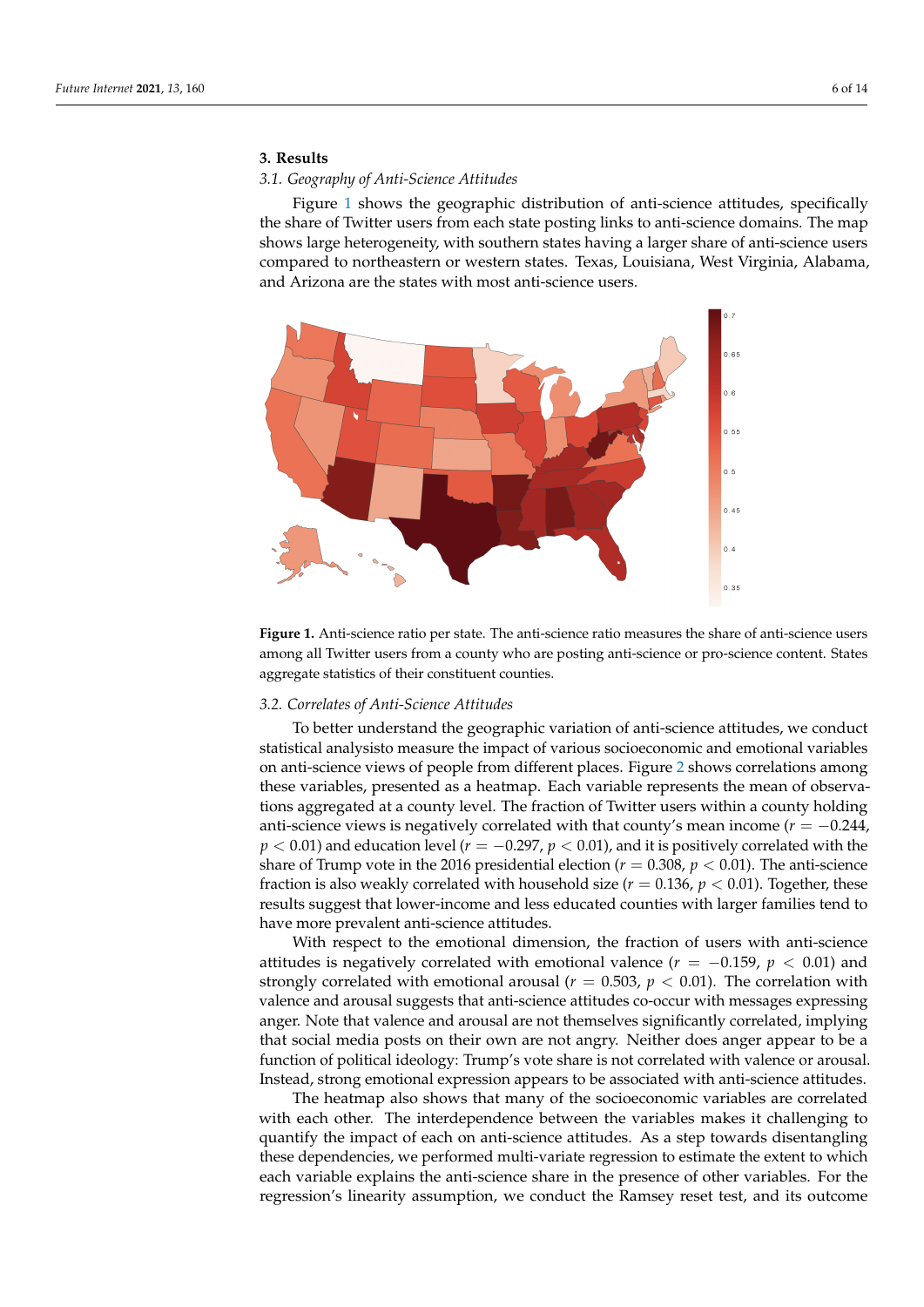$(p = 0.48 > 0.05)$  indicates the correctness of our model specification. Due to existing heteroskedasticity (in White's test,  $p = 1.67 \times 10^{-28} < 0.05$ , hinting at the inconsistent variance of residuals) in our dataset, we used heteroscedasticity-corrected covariance matrices (HC3) in the regression.

Figure [3](#page-7-0) (left) shows regression coefficients and their significance values. Among the socioeconomic variables, only the fraction of White households and average income are determined to be statistically significant, both negatively associated with anti-science attitudes. There is also a significant positive association with the county's share of Trump voters and a significant association with the emotion expressed in tweets (positively associated with arousal and negatively associated with valence). Together, these results suggest that people holding anti-science attitudes are more likely to come from lower income regions with fewer White residents, a relationship that holds even after controlling for partisanship (through share of Trump voters). It is also worth noting that anti-science users are more likely to post angry messages on social media.

<span id="page-6-0"></span>

**Figure 2.** Correlations between socioeconomic variables, political ideology, sentiment, and antiscience attitudes. The last two variables were measured from social media messages. All variables represent averages aggregated per county. Statistically significant correlations are marked by asterisks  $(***: 0.1\%, **: 1\%, *: 5\%).$ 

#### *3.3. Latent Structure of Anti-Science Attitudes*

A challenge posed by data coming from diverse groups, each with its own characteristics and behaviors, is that the heterogeneity may obscure the underlying relationships. As a result, a model learned from pooled data may offer few insights into the trends within the underlying groups [\[42\]](#page-13-19). To address this challenge, we use DoGR (see Materials and Methods) to discover the latent groups and estimate the regression coefficients within them. DoGR has a tunable parameter *K*, the number of mixture components. According to Bayes' information criterion (BIC), the county data are best explained with three components or groups. Figure [4](#page-8-0) compares the composition of the three groups based on the mean of the variables over the counties assigned to that group (each county is assigned to the group with the highest membership probability). The first (orange) group is composed of counties with the largest share of Trump voters, smallest population and fewest college-educated residents on average. These counties are also home to the largest share of anti-science users compared to other counties in our data (the average anti-science share is  $0.62 \pm 0.021$ ). The second (green) group has the largest share of White residents, who are also older. The last (blue) group is composed of the largest counties, with more college-educated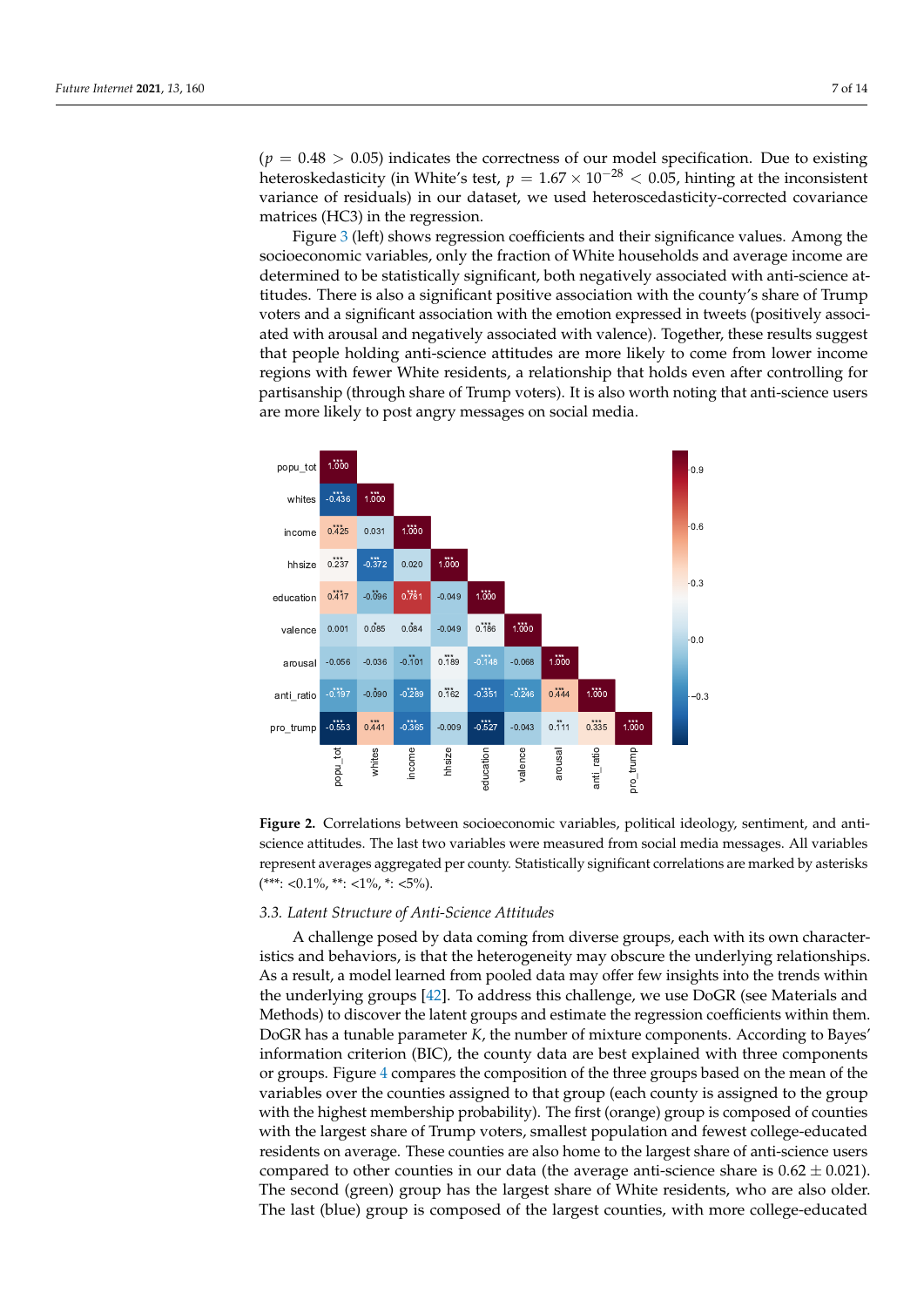<span id="page-7-0"></span>

and affluent residents. They also have the fewest Trump voters. These counties have the smallest share of anti-science users (average share of anti-science users is  $0.57 \pm 0.022$ ).

**Figure 3.** Regression coefficients for the fraction of anti-science users within a county for (**left**) pooled and (**right**) disaggregated data. The groups in the disaggregated data were automatically discovered using the DoGR method. Significance levels of the coefficients are as follows: *p* < 1% (\*\*\*),  $p < 5\%$  (\*\*),  $p < 10\%$  (\*).

To obtain a better idea of what these groups represent, we plotted the distribution of the rural–urban continuum codes of counties in each group. The rural–urban continuum codes [\(https://www.ers.usda.gov/data-products/rural-urban-continuum-codes/](https://www.ers.usda.gov/data-products/rural-urban-continuum-codes/documentation/) [documentation/,](https://www.ers.usda.gov/data-products/rural-urban-continuum-codes/documentation/) accessed on 16 June 2021) categorize counties in the US as metropolitan vs. non-metropolitan. The categorization scheme distinguishes the metropolitan counties (codes 1–3) by the population size of their metro area and non-metropolitan counties (codes 4–9) by their degree of urbanization and adjacency to metro areas. Figure [4](#page-8-0) shows the distribution of county codes. The blue group is mainly composed of the largest metropolitan counties (code 1) representing the largest urban centers. The green group also contains large metropolitan counties, but also many mid-side metro areas (codes 2–3). In contrast, the orange group corresponds to counties in the smallest metro areas (code 3) and also many counties in non-metro and rural areas (codes 4–9). Although these county codes were not used in the analysis, the DoGR method identifies the rural–urban divide as the factor explaining cultural differences.

Figure [3](#page-7-0) (right) shows regression coefficients within the groups. In rural counties (orange group), the fraction of anti-science users is negatively associated with the share of White households and is positively associated with the age of residents, household size, and the share of Trump voters. It is also positively associated with income, though this relationship is less significant. Other associations with socioeconomic variables are not statistically significant. The green group is somewhat different from the blue group in that the income is negatively associated with the fraction of anti-science users in a county; though similar to the orange group, a fraction of anti-science users is negatively associated with White households and positively associated with Trump voter share. The age of residents and their education are not significantly associated with anti-science attitudes. In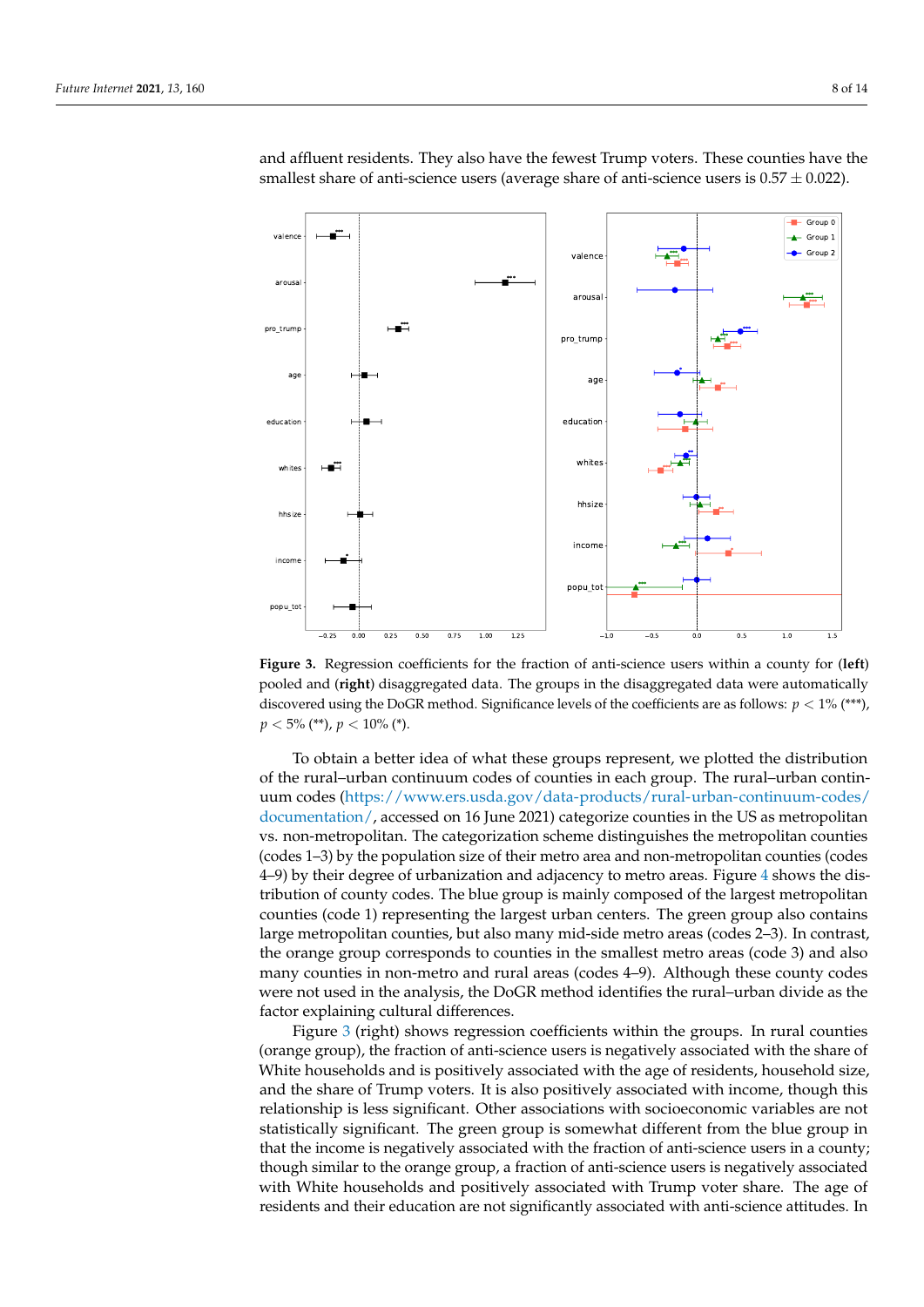<span id="page-8-0"></span>

larger metro areas (blue group), only age, race, and partisanship (Trump voter share) are significantly associated with anti-science attitudes, albeit at a lower significance level.

**Figure 4.** Descriptive statistics of the components (groups) discovered in the anti-science data. (**left**) Average value of each explanatory variable across counties assigned to that group. (**right**) Distribution of the urban–rural continuum codes for the counties assigned to each discovered group.

Table [3](#page-8-1) reports goodness-of-fit metrics for the regression in the combined (pooled) and disaggregated (group-wise) data. Groups 0 and 1 are more homogeneous, with the model significantly better explaining their behavior than in the pooled data. Group 2 is more heterogeneous, with a lower R-squared than the pooled data.

| DogR Result        |         | # of Counties | $R^2$ | Adjusted $R^2$ |
|--------------------|---------|---------------|-------|----------------|
| Anti-science share | Pooled  | 784           | 0.424 | 0.418          |
|                    | Group 0 | 330           | 0.488 | 0.473          |
|                    | Group 1 | 340           | 0.591 | 0.580          |
|                    | Group 2 | 114           | 0.357 | 0.302          |
|                    | Pooled  | 716           | 0.444 | 0.436          |
| Vaccination share  | Group 0 | 158           | 0.533 | 0.501          |
|                    | Group 1 | 386           | 0.686 | 0.678          |
|                    | Group 2 | 172           | 0.311 | 0.268          |

<span id="page-8-1"></span>**Table 3.** Goodness-of-fit measures for regression in pooled data containing all counties and for the subgroups of counties discovered by DoGR.

#### *3.4. Anti-Science Attitudes in the Age of COVID-19*

Response to the COVID-19 pandemic in the US showed how political partisanship [\[5\]](#page-12-3) and the mistrust of science [\[7\]](#page-12-5) contributed to the resistance to COVID-19 mitigation measures, such as social distancing, lockdowns, and wearing masks [\[6\]](#page-12-4). More recently, the movement against COVID restrictions has found a new cause in resistance to the COVID-19 vaccines. At the time of writing, although many Americans have received a COVID-19 vaccine, a substantial number remain reluctant to receive their shot, endangering the goal of herd immunity. Analysts looking for sources of vaccine hesitancy identified a mistrust of government and the role of political partisanship [\[43\]](#page-13-20). Additionally, the mistrust of science and conspiratorial thinking also fuels the anti-vaccine movement [\[7\]](#page-12-5). Here, we examine the relationship between anti-science attitudes (in 2016) and vaccination rates across the country (as of 6 June 2021). Despite the long gap in time, in some communities, we found that anti-science attitudes were significantly associated with lower vaccination rates.

Multi-variate regression of the pooled county data (Figure  $5$  (left)) shows that the share of anti-science users within a county is negatively associated with that county's vaccination rates, even after controlling for partisanship (Trump voter share in 2016) and other socioeconomic factors. All variables, except for education, are found to be statistically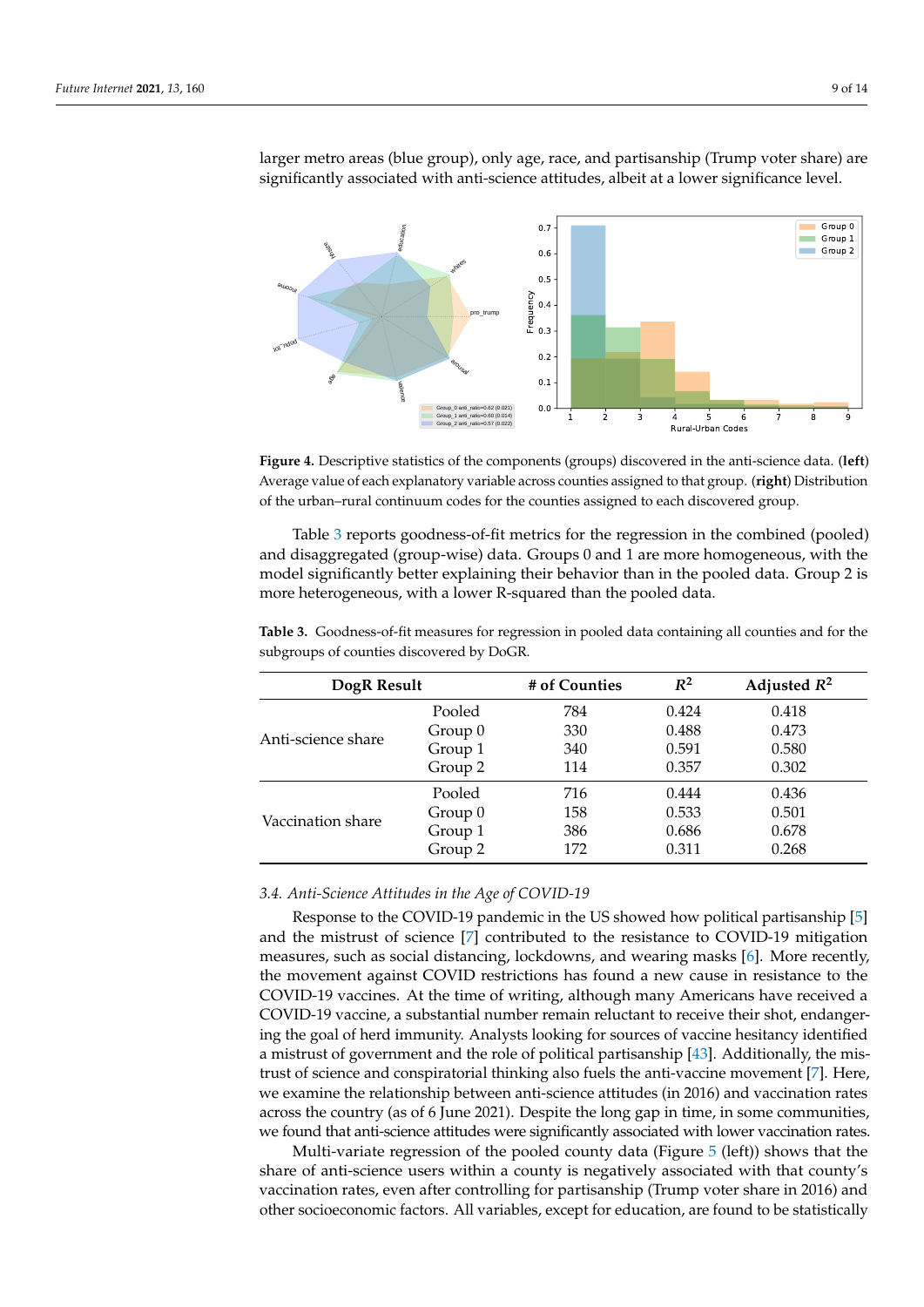significant: as older, whiter, more affluent counties have higher vaccination rates, those with larger households have lower vaccination rates. Upon further examination, we used DoGR to identify the latent groups that best explain COVID-19 vaccination rates as a dependent variable. The data are best explained by three groups (according to BIC): (Group 0) the bigger, more affluent, and better-educated counties, (Group 1) the whiter, older, more pro-Trump communities, and (Group 2) counties with larger household and bigger share of anti-science users (Figure [6](#page-10-0) (left)). This latter group had the lowest average vaccination rate, with only 30% of residents fully vaccinated, compared to 65% and 59% for the first two groups. As shown by the distribution of the county's rural–urban continuum codes (Figure [6](#page-10-0) (right)), the first group represents the largest metro areas, and while the last two components are fairly similar, though Group 1 is more rural. Although the latter two groups are similar according to the rural–urban continuum measure, their population has different behaviors, suggesting additional cultural differences not accounted for in our analysis, for example, the north–south divide.

<span id="page-9-0"></span>

**Figure 5.** Regression analysis of county COVID-19 vaccination rates. Regression coefficients in the pooled (**left**) and disaggregated (**right**) data. Significance levels of the coefficients are as follows:  $p < 1\%$  (\*\*\*),  $p < 5\%$  (\*\*),  $p < 10\%$  (\*).

Regression coefficients within these groups (Figure [5](#page-9-0) (right)) tell a more nuanced story. The anti-science share is associated with lower vaccination rates in urban communities (statistically significant relationship for Group 0) and mostly rural communities (Group 2, but not statistically significant). More affluent urban communities are much more likely to be fully vaccinated, but income is not significantly associated with vaccination rates in non-metro areas. Population is a significant factor in explaining vaccination rates only in rural communities. However, larger communities had lower vaccination rates. Goodnessof-fit metrics (Table [3\)](#page-8-1) show adjusted R-squared values for group-wise regression.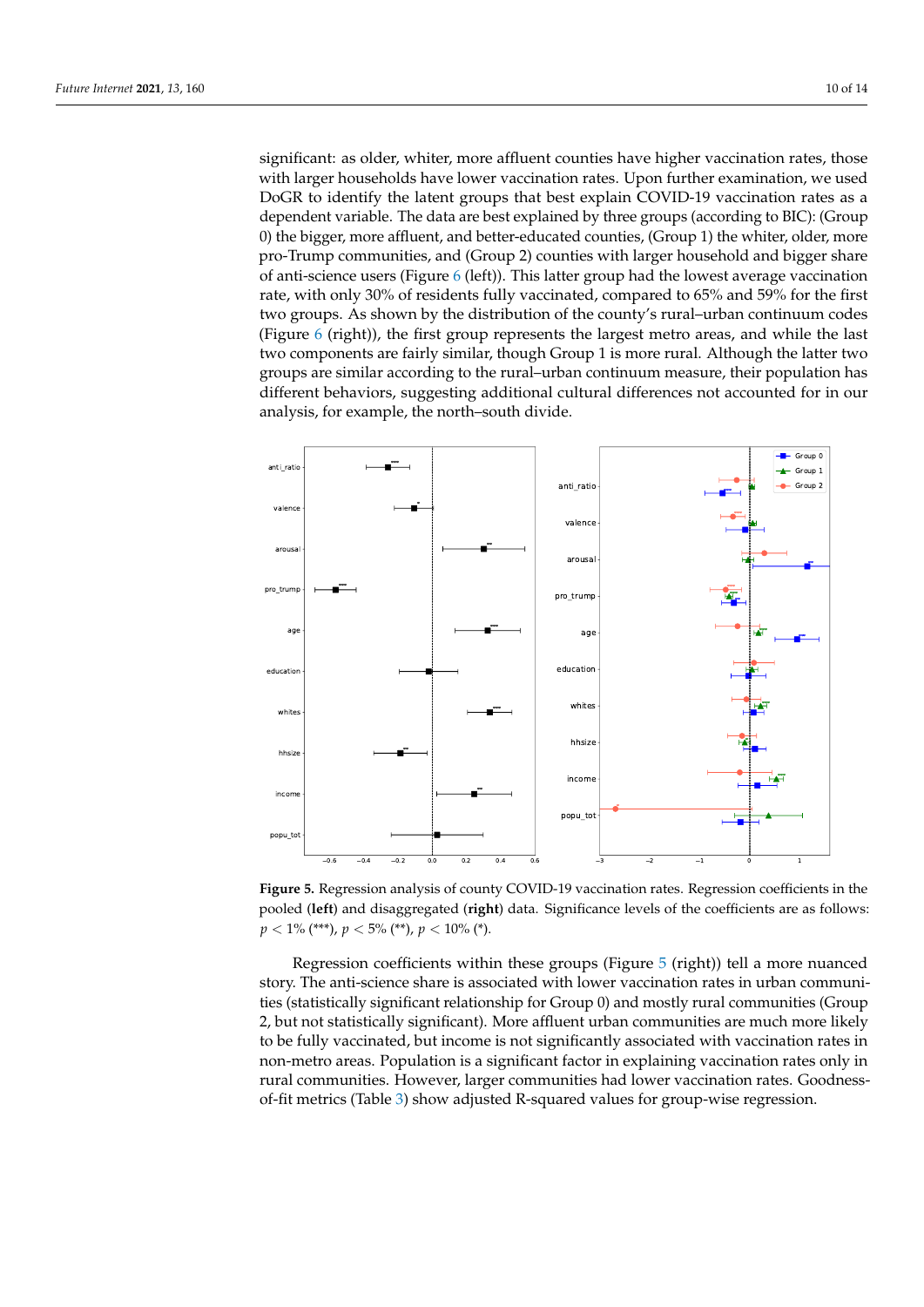<span id="page-10-0"></span>

**Figure 6.** Descriptive statistics of component (groups) discovered in the COVID-19 vaccination data. The **left** plot shows the average value of each explanatory variable across counties assigned to that group. The **right** plot shows the distribution of the rural–urban continuum code of the counties in each group.

# **4. Discussion**

Social data are often highly heterogeneous, i.e., generated by individuals with different behaviors. The divergent trends at the individual level may disappear when data are aggregated, confounding the analysis [\[42\]](#page-13-19). To mitigate this effect, we used a recently developed machine learning algorithm to disaggregate the data and perform regression analysis within the discovered groups. To explain the share of social media users within communities expressing anti-science attitudes, the method identified three groups, which roughly map communities within large metropolitan areas, smaller metro and suburban areas, and rural areas. This suggests that the urban–rural divide defines cultural differences in anti-science attitudes in the US. In all three groups, the share of White households is negatively associated with anti-science attitudes, meaning that counties with a larger non-White population also have more people expressing skepticism of science. In the pooled data (Figure [3](#page-7-0) (left)), there was little association with age, but in the disaggregated data there are stronger, statistically significant associations between anti-science attitudes and age (Figure [3](#page-7-0) (right)). Specifically, rural communities with older population have significantly more anti-science users, but older urban communities have fewer anti-science users. The trends with respect to income also show Simpson's reversal [\[42\]](#page-13-19). In the pooled data, income has a negative association with anti-science attitudes, but in the disaggregated data, there is a positive association with income in rural and urban (though not statistically significant) counties. Household size was not appreciably associated with anti-science attitudes in the pooled data but has a strong relationship in one of the groups: rural counties with larger households express more anti-science attitudes. Finally, Trump's vote share was associated with more anti-science attitudes across all groups.

One surprise is the relative unimportance of education, which we measured as the share of county residents with college education (or above). Although this variable is negatively correlated the with anti-science share ( $r = -0.297$ ,  $p < 0.001$ ), its coefficients within all three groups, while also negative, are not statistically significant. This suggests that most of the effects of education can be explained by other variables, such as income and partisanship.

We also found that anti-science attitudes were associated with significantly lower COVID-19 vaccination rates in urban communities in 2021, even after controlling for political partisanship, race, income, and education. Our analysis does not imply a causal link; instead, it suggests that pre-existing anti-science attitudes may have allowed COVID-19 misinformation and resistance to mitigation measures to spread, rather than vice versa.

We found emotional factors to be strongly and significantly associated with antiscience attitudes, but only in rural and smaller urban areas. In fact, the effect of psychological factors, especially arousal, was about twice that of partisanship. Together with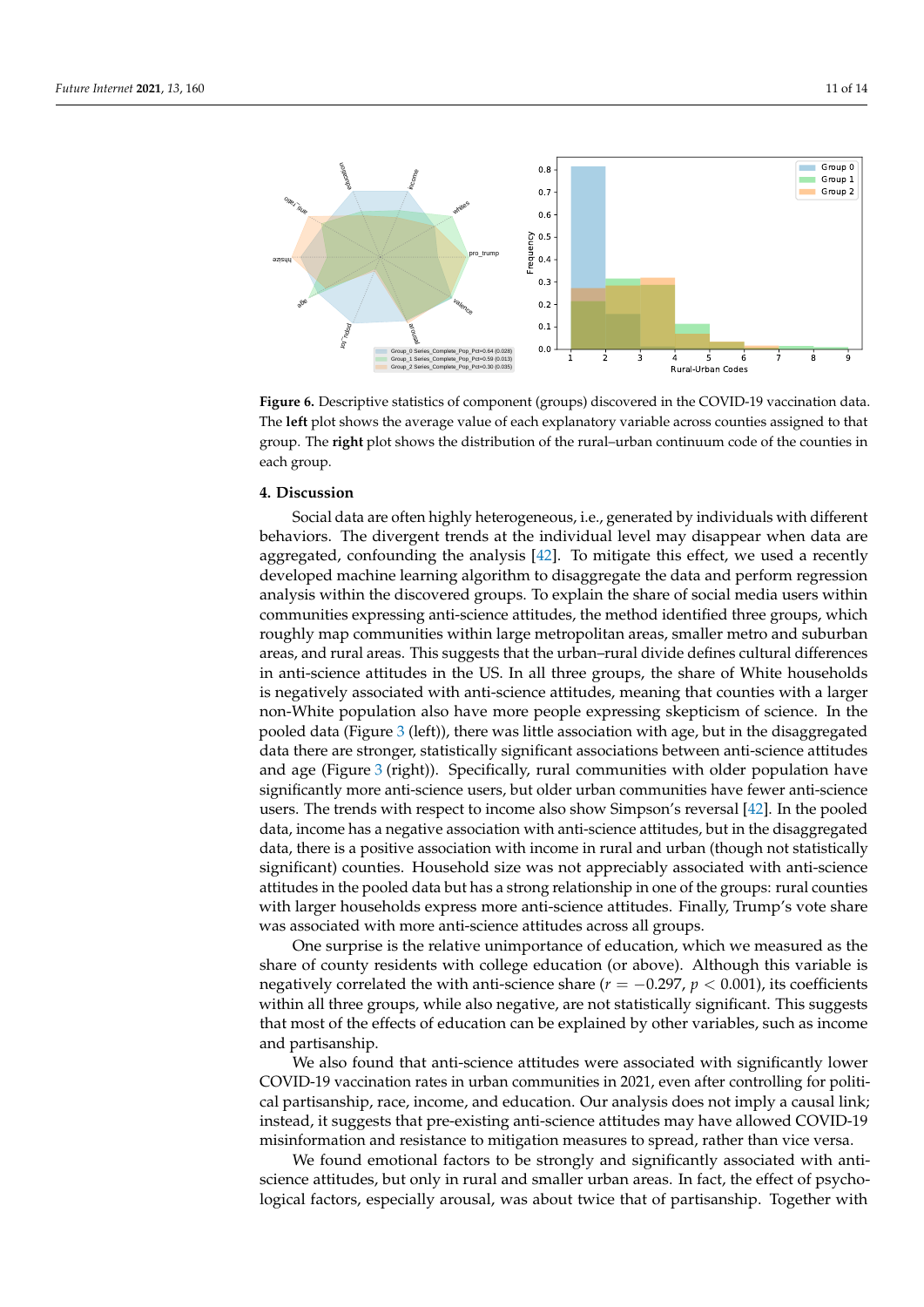negative emotional valence, high arousal suggests that anger plays an important role in explaining anti-science attitudes, especially in less densely populated areas. Researchers have begun to explore the psychological antecedents of science skepticism [\[44\]](#page-13-21), but more work is needed in this area.

#### *Limitations*

When performing an analysis of social media data, one must keep in mind that Twitter users are not a representative sample of the population. Moreover, geo-coded tweets posted in a given area may not come from residents, but from users visiting those areas. This will weaken the link from social media expressions to the characteristics of residents of a given area. However, we believe this applies to a negligible number of tweets. Additionally, unvaccinated people in each county may also include a small fraction of people who have not had the chance to receive a vaccine. However, we work under the assumption that this is a negligible number as opposed to the ones who prefer not to receive one.

Flaws in the automatic detection of anti-science attitudes may bias results. We put strict constraints on the classifiers, eliminating users from analysis whose predicted antiscience scores were not extreme enough. This reduced the number of users in the dataset. Additionally, attitudes could have shifted over the years, diminishing the utility of the 2016 data in understanding current anti-science attitudes. To check, we compared the share of anti-science users in the 2016 data explored in this paper to the share of anti-science users measured in the 2020 data using a similar methodology [\[25\]](#page-13-5). The correlation at the state level is high at 0.6. This suggests that attitudes are stable over time.

Multi-collinearity could affect regression coefficients. To address this question, we used ridge regression to estimate regression coefficients and found them to be largely unchanged.

## **5. Conclusions**

We used public messages posted on social media in October 2016 to track anti-science attitudes in the US. By linking these messages to specific regions in the US through their geographic coordinates, we were able to estimate the number of people in different places who share anti-science attitudes and measured the association with their socioeconomic characteristics.

To disentangle the effects of different variables, we used machine learning methods to disaggregate the data and estimate regression coefficients separately within each group. This analysis split counties into three culturally meaningful groups: those belonging to large urban centers, smaller urban areas, and rural regions. While political partisanship (specifically, the share of Trump voters) was strongly associated with the county's share of anti-science users, race and psychological factors were also found to be important. Specifically, places with a larger share of non-White population had more anti-science users, and places outside of large metro centers where users expressed anger (negative valence and high arousal) were associated with more anti-science users. We also found that anti-science attitudes in large metropolitan areas are associated with significantly lower COVID-19 vaccination rates nearly five years later.

Crafting effective policies in response to a crisis requires an understanding of public attitudes and views. While public messages posted on social media have long been seen as a practical sensor of these views, past efforts in this area were hampered by the heterogeneous nature of social data. Our paper describes a framework to tame the data heterogeneity and illustrates that it demonstrate that social media is a practical tool for monitoring anti-science attitudes.

**Author Contributions:** Conceptualization, K.L. and M.K.; methodology, M.H. and A.R.; formal analysis, M.H.; data collection and curation, M.K., A.R. and M.H.; writing—original draft preparation, K.L. and M.H.; writing—review and editing, A.R., M.H., M.K. and K.L. All authors have read and agreed to the published version of the manuscript.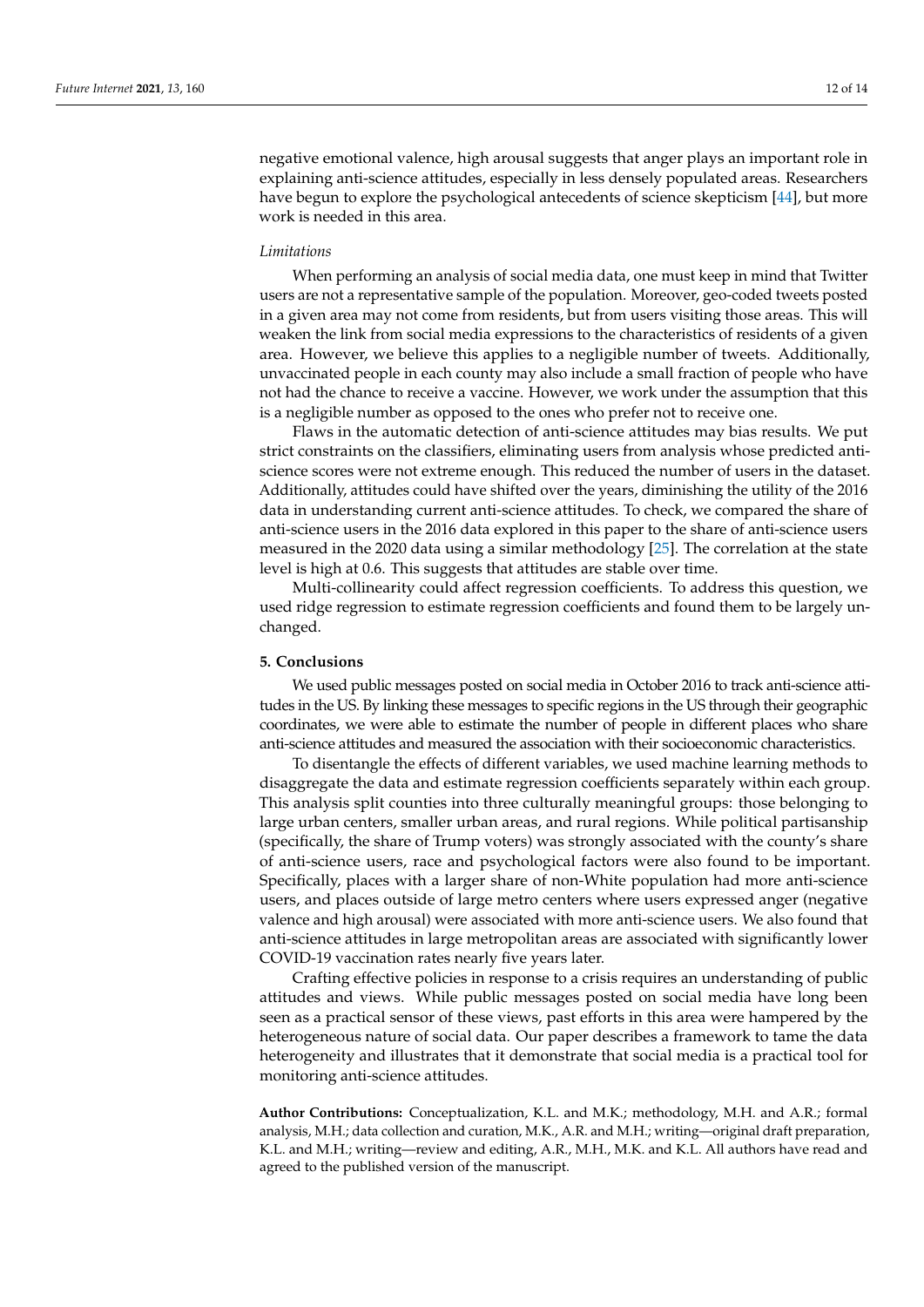**Funding:** This research was funded in part by the Air Force Office of Scientific Research (grant number FA9550-20-1-0224).

**Institutional Review Board Statement:** The study was conducted according to the guidelines of the Declaration of Helsinki, and approved by the Institutional Review Board of University of Southern California.

**Data Availability Statement:** The data used in this study are available at [https://drive.google.](https://drive.google.com/file/d/1OKsdhOG76TEo0xW2AMI2NDLS66IBzkEi/view) [com/file/d/1OKsdhOG76TEo0xW2AMI2NDLS66IBzkEi/view](https://drive.google.com/file/d/1OKsdhOG76TEo0xW2AMI2NDLS66IBzkEi/view) (accessed on 16 June 2021). The data include county-level socioeconomic variables, 2016 Trump vote share (Trump), and aggregated measures extracted from 2016 social media data capturing emotions (valence, arousal) and the share of anti-science users (anti-ratio). Data and code for measuring anti-science attitudes are available at <https://github.com/ashwinshreyas96/Multidimensional-Ideological-Polarization> (accessed on 16 June 2021).

**Acknowledgments:** Authors are grateful to Nazanin Alipourfard for providing help with running the DoGR software.

**Conflicts of Interest:** The authors declare no conflict of interest. The funders had no role in the design of the study; in the collection, analyses, or interpretation of data; in the writing of the manuscript, or in the decision to publish the results.

# **References**

- <span id="page-12-0"></span>1. Betsch, C. How behavioural science data helps mitigate the COVID-19 crisis. *Nat. Hum. Behav.* **2020**, *4*, 438–438. [\[CrossRef\]](http://doi.org/10.1038/s41562-020-0866-1)
- 2. Van Bavel, J.J.; Baicker, K.; Boggio, P.S.; Capraro, V.; Cichocka, A.; Cikara, M.; Crockett, M.J.; Crum, A.J.; Douglas, K.M.; Druckman, J.N.; et al. Using social and behavioural science to support COVID-19 pandemic response. *Nat. Hum. Behav.* **2020**, *4*, 460–471. [\[CrossRef\]](http://dx.doi.org/10.1038/s41562-020-0884-z)
- <span id="page-12-1"></span>3. Lunn, P.D.; Belton, C.A.; Lavin, C.; McGowan, F.P.; Timmons, S.; Robertson, D.A. Using Behavioral Science to help fight the Coronavirus. *J. Behav. Public Adm.* **2020**, *3*, 1–15. [\[CrossRef\]](http://dx.doi.org/10.30636/jbpa.31.147)
- <span id="page-12-2"></span>4. Gollwitzer, A.; Martel, C.; Brady, W.J.; Pärnamets, P.; Freedman, I.G.; Knowles, E.D.; Van Bavel, J.J. Partisan differences in physical distancing are linked to health outcomes during the COVID-19 pandemic. *Nat. Hum. Behav.* **2020**, *4*, 1186–1197. [\[CrossRef\]](http://dx.doi.org/10.1038/s41562-020-00977-7)
- <span id="page-12-3"></span>5. Funk, C.; Tyson, A. Partisan Differences over the Pandemic Response Are Growing. Available online: [https://blogs.](https://blogs.scientificamerican.com/observations/partisan-differences-over-the-pandemic-response-are-growing/) [scientificamerican.com/observations/partisan-differences-over-the-pandemic-response-are-growing/](https://blogs.scientificamerican.com/observations/partisan-differences-over-the-pandemic-response-are-growing/) (accessed on 16 June 2021).
- <span id="page-12-4"></span>6. Shear, M.D.; Mervosh, S. Trump Encourages Protest Against Governors Who Have Imposed Virus Restrictions. *The New York Times*, 29 April 2020. Available online: <https://www.nytimes.com/2020/04/17/us/politics/trump-coronavirus-governors.html> (accessed on 12 May 2021).
- <span id="page-12-5"></span>7. Rutjens, B.T.; van der Linden, S.; van der Lee, R. Science skepticism in times of COVID-19. *Group Process. Intergroup Relat.* **2021**, *24*, 276–283. [\[CrossRef\]](http://dx.doi.org/10.1177/1368430220981415)
- <span id="page-12-6"></span>8. Rutjens, B.T.; Heine, S.J.; Sutton, R.M.; van Harreveld, F. Attitudes towards science. In *Advances in Experimental Social Psychology*; Academic Press: Cambridge, MA, USA, 2018; Volume 57, pp. 125–165.
- <span id="page-12-7"></span>9. van der Linden, S. Countering science denial. *Nat. Hum. Behav.* **2019**, *3*, 889–890. [\[CrossRef\]](http://dx.doi.org/10.1038/s41562-019-0631-5)
- <span id="page-12-8"></span>10. Rutjens, B.T.; Preston, J.L. Science and religion: A rocky relationship shaped by shared psychological functions. *Sci. Relig. Spirit. Existent.* **2020**, 373–385. [\[CrossRef\]](http://dx.doi.org/10.1016/B978-0-12-817204-9.00027-5)
- <span id="page-12-9"></span>11. Bak, H.J. Education and public attitudes toward science: Implications for the "deficit model" of education and support for science and technology. *Soc. Sci. Q.* **2001**, *82*, 779–795. [\[CrossRef\]](http://dx.doi.org/10.1111/0038-4941.00059)
- 12. Miller, J.D. Public understanding of, and attitudes toward, scientific research: What we know and what we need to know. *Public Underst. Sci.* **2004**, *13*, 273–294. [\[CrossRef\]](http://dx.doi.org/10.1177/0963662504044908)
- <span id="page-12-10"></span>13. Sturgis, P.; Allum, N. Science in society: Re-evaluating the deficit model of public attitudes. *Public Underst. Sci.* **2004**, *13*, 55–74. [\[CrossRef\]](http://dx.doi.org/10.1177/0963662504042690)
- <span id="page-12-11"></span>14. Pennycook, G.; McPhetres, J.; Bago, B.; Rand, D.G. Predictors of attitudes and misperceptions about COVID-19 in Canada, the UK, and the USA. *PsyArXiv* **2020**, *10*. [\[CrossRef\]](http://dx.doi.org/10.31234/osf.io/zhjkp)
- <span id="page-12-12"></span>15. McPhetres, J.; Pennycook, G. Science Beliefs, Political Ideology, and Cognitive Sophistication. Available online: [https://osf.io/](https://osf.io/ad9v7/download) [ad9v7/download](https://osf.io/ad9v7/download) (accessed on 16 June 2021).
- <span id="page-12-13"></span>16. Hornsey, M.J.; Fielding, K.S. Attitude roots and Jiu Jitsu persuasion: Understanding and overcoming the motivated rejection of science. *Am. Psychol.* **2017**, *72*, 459. [\[CrossRef\]](http://dx.doi.org/10.1037/a0040437) [\[PubMed\]](http://www.ncbi.nlm.nih.gov/pubmed/28726454)
- <span id="page-12-14"></span>17. Prot, S. Science Denial as Intergroup Conflict: Using Social Identity Theory, Intergroup Emotions Theory and Intergroup Threat Theory to Explain Angry Denial of Science. Available online: [https://lib.dr.iastate.edu/cgi/viewcontent.cgi?article=5930](https://lib.dr.iastate.edu/cgi/viewcontent.cgi?article=5930&context=etd) [&context=etd](https://lib.dr.iastate.edu/cgi/viewcontent.cgi?article=5930&context=etd) (accessed on 16 June 2021).
- <span id="page-12-15"></span>18. Ostrom, T.M. The relationship between the affective, behavioral, and cognitive components of attitude. *J. Exp. Soc. Psychol.* **1969**, *5*, 12–30. [\[CrossRef\]](http://dx.doi.org/10.1016/0022-1031(69)90003-1)